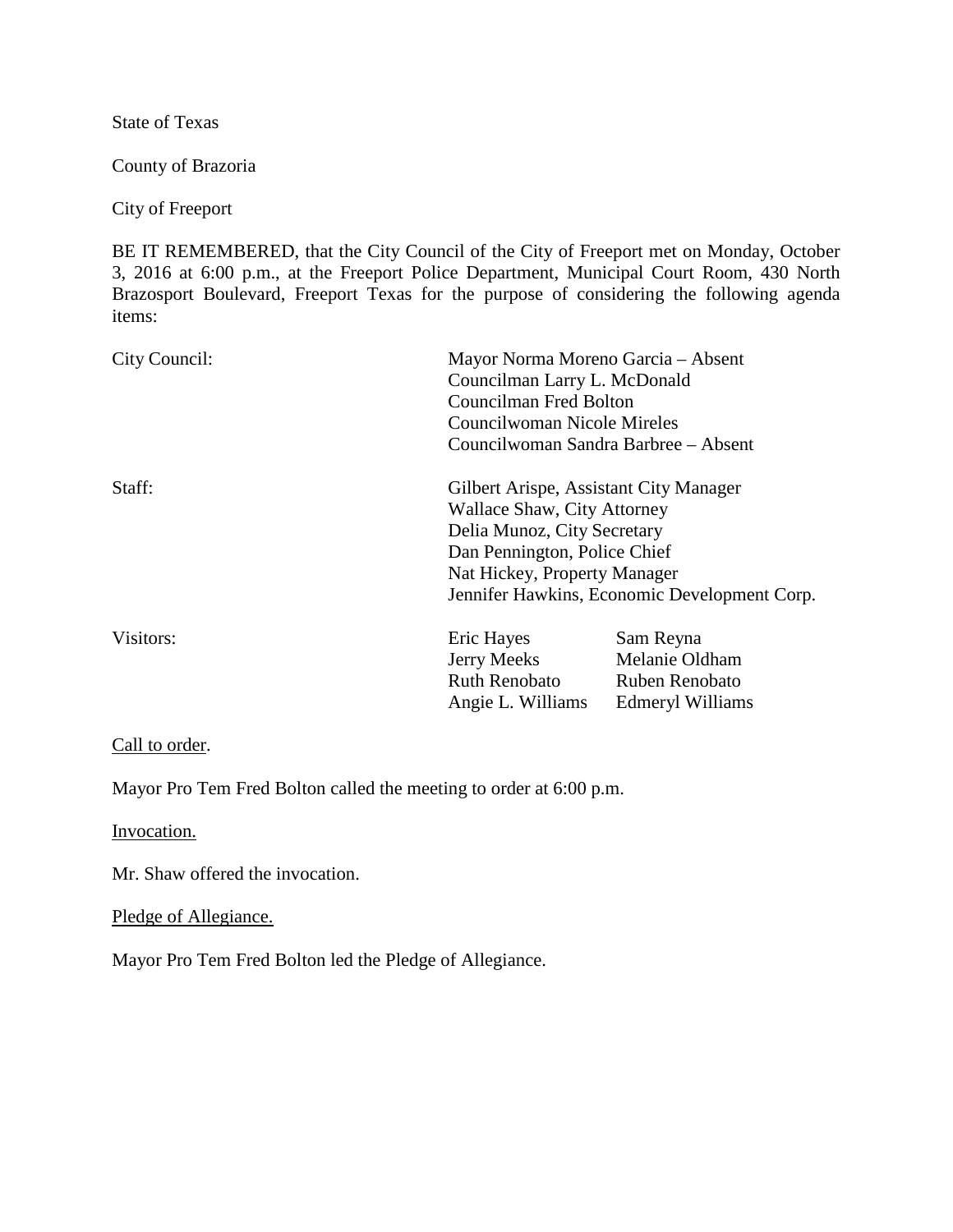Attending citizens and their business.

Public Appearances:

Members of the public are allowed to address the City Council at this time. Note, specific factual information or a recitation of existing policy may be furnished in response to an inquiry made, but any deliberation, discussion, or decision with respect to any subject about which the inquiry was made shall be limited to a proposal to place such subject on the agenda for a subsequent meeting for which notice is provided in compliance with the Texas Open Meetings Act unless said notice appears herein. The public is reminded that there is a (4) minute time limit as approved by City Council on June 21, 2010.

There were none.

Consideration of approving September l6, & 19, 2016 Council Minutes.

On a motion by Councilman McDonald, seconded by Councilwoman Mireles, with all present voting "Aye", Council unanimously approved the September 16 & September 19, Council Minutes.

**Public Hearing:** To review the Juvenile Curfew Ordinance of said City codified as Section 130 .20 through 130.99 of said Code of Ordinances, for purpose of determining whether or not to abolish, continue or modify said ordinances.

Mayor Pro Tem Fred Bolton opened the Public Hearing to review the Juvenile Curfew Ordinance of said City codified as Section 130 .20 through 130.99 of said Code of Ordinances, for purpose of determining whether or not to abolish, continue or modify said ordinances at 6:03 p.m.

Chief Dan Pennington had no modifications on the present curfew ordinance.

There being no more comments from staff or audience, Mayor Pro Tem closed the Public Hearing at 6:04 p.m.

Consideration of approving Ordinance No. 2016-2121 readopting Chapter 130 of the Code of Ordinances of said City, providing a Juvenile Curfew for minor(s).

On a motion by Councilwoman Mireles, seconded by Councilman McDonald, with all present voting "Aye", Council unanimously approved Ordinance 2016-2121 readopting Chapter 130 of the Code of Ordinance of said City, providing a Juvenile Curfew for minors(s).

Consideration of approving Ordinance No. 2016-2122 amending Section 71.50 of the Code of Ordinances of said City, which designates four-way stop intersections, to add thereto, as an additional four-way stop intersection, at which vehicular traffic on designated streets shall stop in the manner required by the Transportation Code, the intersection of North Ave. D and Old River Street; amending Section 71.51 of the Code of Ordinances to remove such intersection as Two-Way Intersection; providing for the erection, by or at the direction of the City Manager of said city.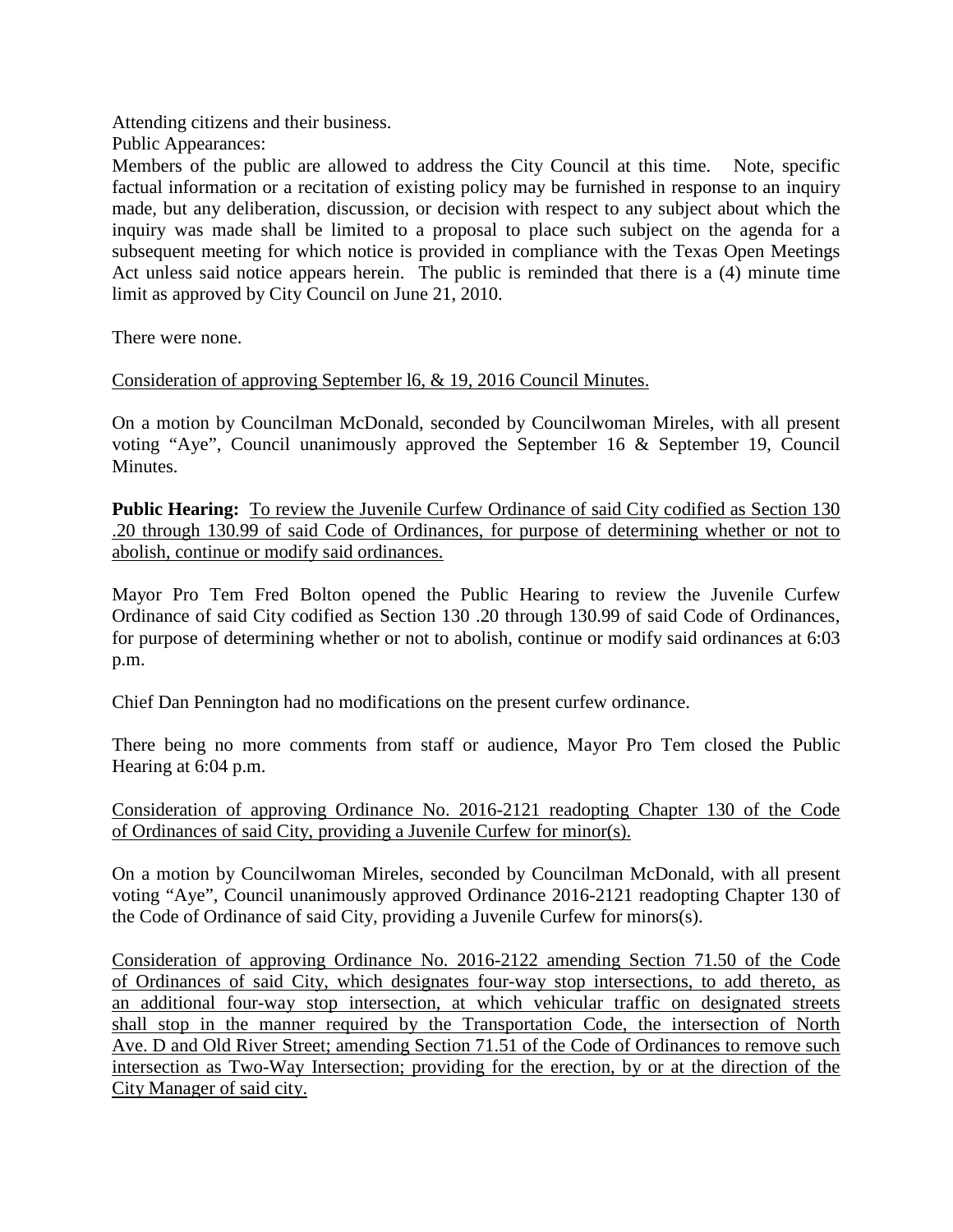On a motion by Councilwoman Nicole Mireles, seconded by Mayor Pro Tem, with all voting 2 to l, this item was reagendaed. Councilman McDonald opposed.

Consideration of approving Ordinance No. 2016-2123 amending Division (B) of section 71.21of the Code of Ordinance of said City, which establishes the prima facie speed limit for school crossing zones of 20 miles per hour, to adjust the times therein specified for the Velasco Elementary, O. A. Fleming Elementary, Jane Long Elementary, Lanier Middle School, Brazosport High School and Freeport Intermediate school speed zones to the current needs of each school; providing for the posting of signs or other traffic control devices giving notice thereof at such location.

On a motion by Councilman McDonald, seconded by Councilwoman Mireles, with all present voting "Aye", Council unanimously approved Ordinance No. 2016-2123 amending Division (B) of section 71.21of the Code of Ordinance of said City, which establishes the prima facie speed limit for school crossing zones of 20 miles per hour, to adjust the times therein specified for the Velasco Elementary, O. A. Fleming Elementary, Jane Long Elementary, Lanier Middle School, Brazosport High School and Freeport Intermediate school speed zones to the current needs of each school; providing for the posting of signs or other traffic control devices giving notice thereof at such location.

Consideration of awarding a bid for the installation of concrete on 4th Street beginning on the East Side of Dixie Drive, 8th Street intersecting with Riverview, 1600 block of 5th Street intersecting with Yaupon to Mulberry, authorizing the City Manager or his designee to negotiate a contract with the successful bidder and authorizing the Mayor and the City Secretary, respectively to executive and attest such contact.

On a motion by Councilman McDonald, seconded by Councilwoman Mireles, with all present voting 2 to l, this item was reagendaed. Mayor Pro Tem Fred Bolton opposed.

Consideration of approving a request from the fraternal Order Eagles # 3111, to conduct their Annual Turkey Shoot every Saturday from noon to 4:00 p.m., beginning October 22, 2016 and ending December 17, 2016.

On a motion by Councilman McDonald, seconded by Councilwoman Mireles, with all present voting "Aye", Council unanimously approved a request from the fraternal Order Eagles # 3111, to conduct their Annual Turkey Shoot every Saturday from noon to 4:00 p.m., beginning October 22, 2016 and ending December 17, 2016.

Consideration of designating a representative and an alternate to the Houston-Galveston Area Council General Assembly for the year 2017.

On a motion by Councilman McDonald, seconded by Councilwoman Mireles, with all present voting "Aye" to designate Councilwoman Barbree to the Houston-Galveston Area Council General Assembly for the year 2017 and Mayor Norma Moreno Garcia as an alternate.